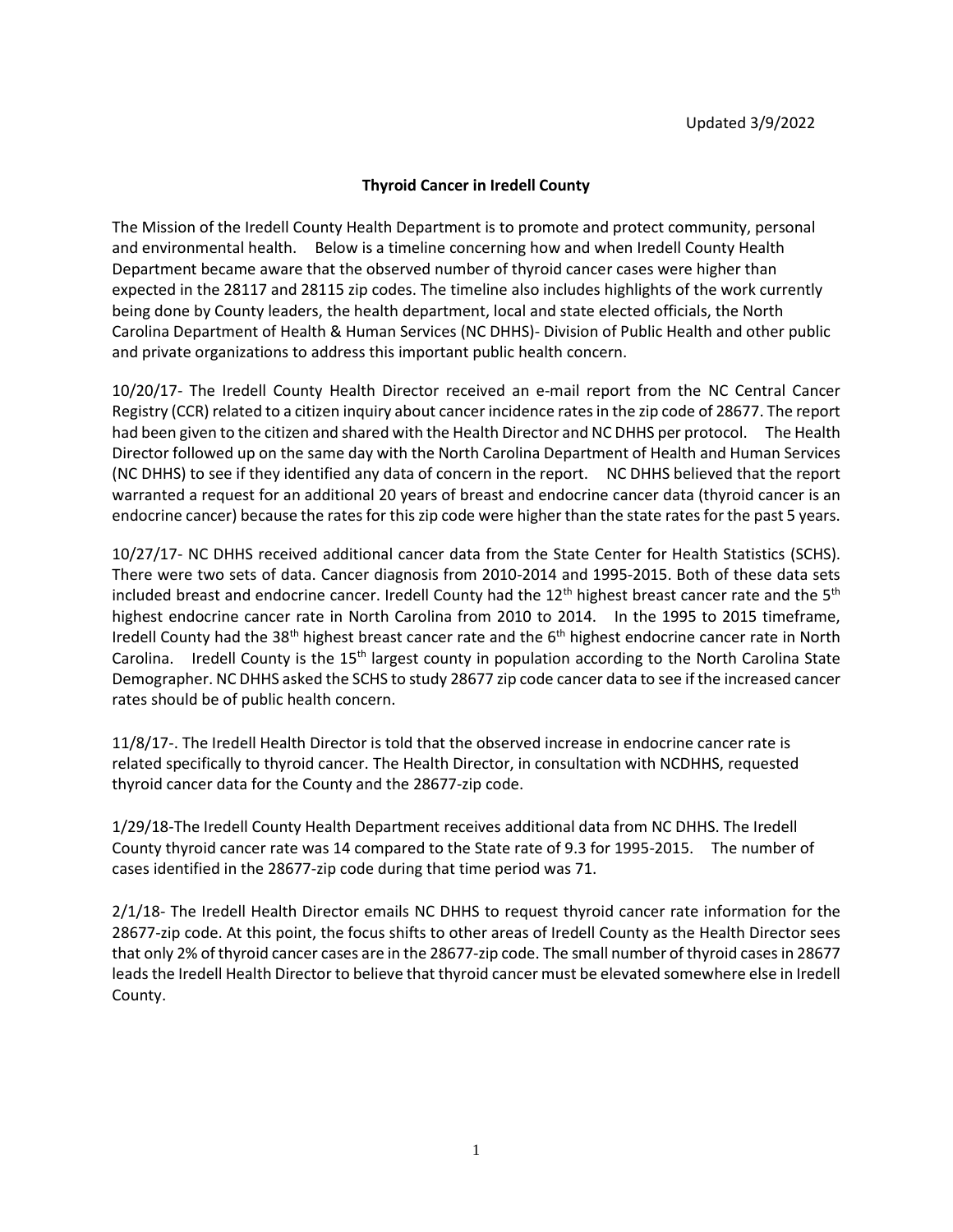3/16/18-The Iredell County Health Director was told by the NC Central Cancer Registry (CCR) that information related to addresses of cases could not be shared with her as it was protected health information but they were able to develop a report that was shared with the Health Director regarding the number of Iredell County cases by zip code ranging from 1996-2015. This data showed that cases in the 28115 and 28117 zip codes were higher than the rest of the county during this time period. The Iredell Health Director emails DHHS for an expert review of the data. NC DHHS wants to study the data before making any recommendations for follow-up.

3/23/18 DHHS completes the review of the data and recommends that the CCR complete a Standardized Incidence Ratio Analysis (SIR) to see if there were more thyroid cancer cases in these zip codes because of the population growth in that area of the County.

4/2/18- NC DHHS and Iredell County agree that a Standardized Incidence Ratio Analysis should be done for those two zip codes to see if the incidence rate is higher than is expected based on the population.

4/13/18- A business partner contacted the Iredell County Health Director to see if the Iredell County Health Department was involved in an investigation regarding the number of individuals diagnosed with thyroid cancer who live in the Brawley School Road area. The Health Director informed the business partner that Iredell County was currently waiting on a Standardized Incidence Ratio report from the Central Cancer Registry because of concerns that had been identified when recently reviewing the number of thyroid cancer cases by zip code within the County. The Iredell County Health Director also shared that the Iredell County Health Department had not received any citizen complaints regarding thyroid cancer cases within the Mooresville zip codes. The Iredell County Health Director requested that the business partner share any information they had regarding media attention being given to this topic for her review.

4/16/18 – The business partner shares a clip of a WSOC news story about thyroid cancer in the Mooresville area with the Health Director. The Health Director is able to identify a concerned citizen from this media clip.

4/17/18- The Iredell County Manager approves for the Iredell Health Department to reach out to the concerned citizen by letter, per the Iredell County Health Director's request.

4/23/18- The Iredell Health Director has a telephone conversation with the concerned citizen to hear information regarding the citizen's concerns related to the thyroid cancer rates in the Mooresville area. The concerned citizen informed the Health Director that she had been busy securing resources to fund a research study with Duke University regarding thyroid cancer incidents in the Mooresville area. The Health Director informed the concerned citizen that Iredell County was waiting on a Standardized Incidence Ratio report from the Central Cancer Registry. Iredell County requested thisinformation as a result of continued follow-up to a report the Iredell County Health Department had received last fall from the Central Cancer Registry from a Statesville citizen inquiry about cancer rates in their zip code. The Health Director informed the concerned citizen that Iredell County would be glad to share this report once it is received and offered to assist the citizen in thoroughly investigating these concerns. The concerned citizen stated that they had turned in paperwork to the CCR requesting a geospatial analysis of diagnosed thyroid cases for 28115 and 28117.

5/29/18- The Iredell Health Director receives the requested **Standardized Incidence Ratio Report** from CCR. The Health Director holds a conference call with DHHS and CCR to discuss findings.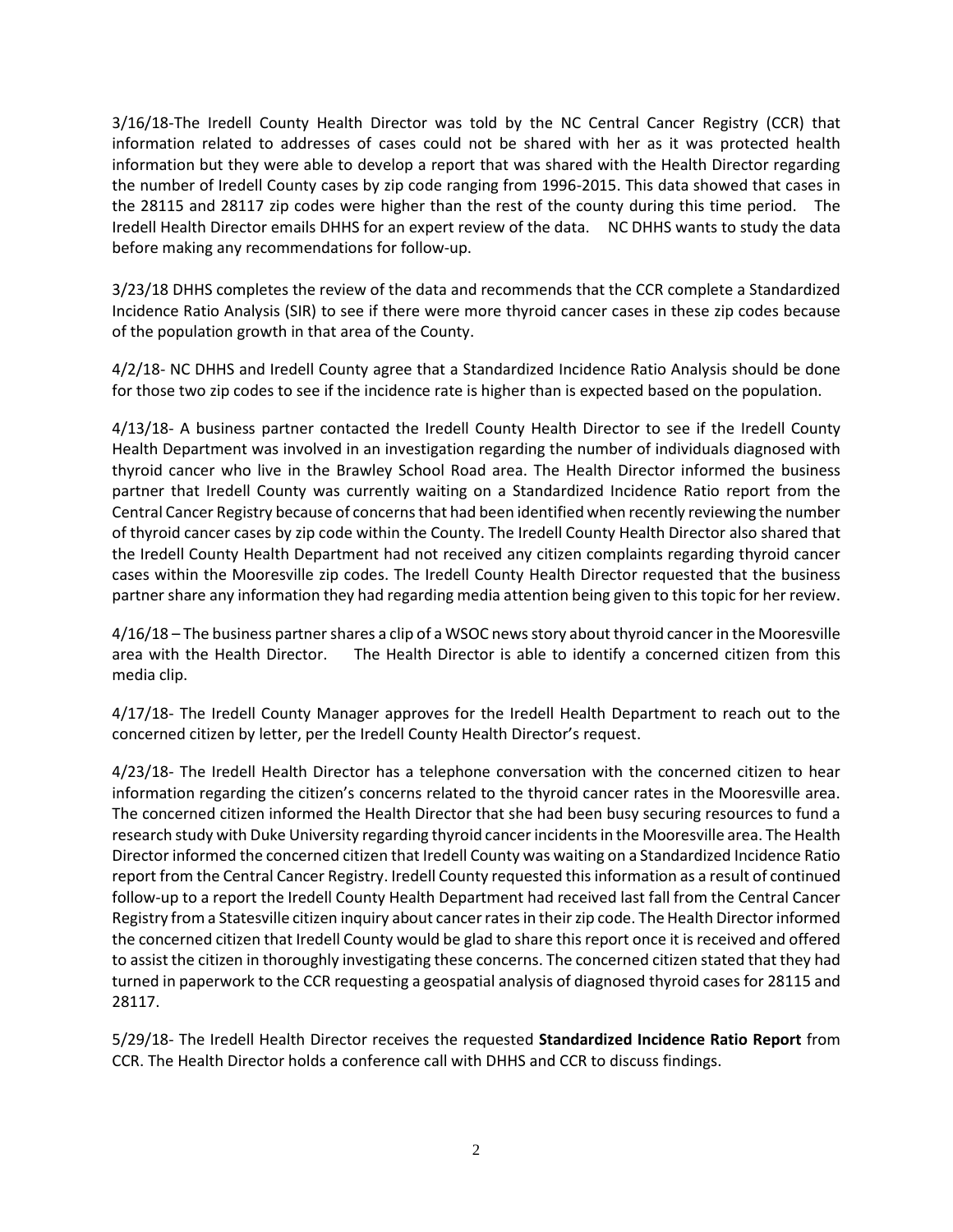6/6/18- Iredell Health Department again holds a conference call with NC DHHS and CCR to get more detail on the SIR for the Health Director to accurately communicate this information to the concerned citizen. The Health Director also coordinated a meeting with the concerned citizen and the concerned citizen's researchers for 6/19/18. Representatives from the CCR and NC DHHS were also invited to the meeting.

6/19/18- The Health Director and Environmental Health Director meet with the concerned citizen, her researchers and representatives from NC DHHS and CCR at Government Center South in Mooresville to discuss the findings from the Standardized Incidence Ratio Report from CCR. The meeting was also an opportunity for Iredell County and NC DHHS to learn about the work being done by the concerned citizen and her researchers.

6/20/18- The Iredell County Health Department sends out a press release to inform the public about the SIR and the elevated thyroid cancer rates in the 28115 and 28117 zip codes.

7/19/2018 – The Iredell County Health Director attended a meeting at the Department of Public Health in Raleigh, NC with the State Center for Health Statistics, Central Cancer Registry, Occupational Environmental Epidemiology Branch, and the State Epidemiologist to discuss next steps in regards to addressing concerns related to the elevated thyroid cancer rates in the 28115 and 28117 zip codes. Two Duke University researchers were also in attendance. Duke will be submitting the appropriate research request to the Central Cancer Registry allowing them to receive the name and contact information for individuals diagnosed with thyroid cancer within the last few years. They plan to contact these individuals and ask them to complete a comprehensive survey to see if there are any common exposures that would steer them in regards to environmental testing. The Health Director offered the assistance of the health department in distributing and collecting surveys or in coordinating a community meeting to discuss their research.

September 2018- A local work group was established to include representatives from Iredell County, Iredell County Health Department, Iredell County Board of Commissioners, Town of Mooresville and locally elected state officials. The concerned citizen also met with this group for the first few meetings to share her thoughts on this issue. Meetings were scheduled as needed to address pertinent issues.

10/24/18 – The Iredell County Health Department participated in a conference call with NC DHHS to discuss the Frequently Asked Questions (FAQ) document and next steps in regards to public information.

11/7/18: Initially, weekly conference calls were scheduled between Iredell County, NC DHHS and NC DEQ to facilitate communication and collaboration between these local and state organizations.

12/18/18 – Iredell County Health Department (ICHD) developed a media release that provided a general update on what had transpired since the last press release (June 20, 2018). ICHD worked closely with NC DHHS and NC DEQ on this release. Simultaneously with the release, ICHD released an updated version of the NC DHHS FAQ document. The Media Release and FAQ document were faxed to all medical providers, dental providers, and veterinarians in Iredell County.

1/3/19 – NC DHHS refers the Environmental Health Director to Dr. Kelsey Pieper at Virginia Tech to discuss the possibility of providing Iredell County residents with free well water testing for private well users. The Environmental Health Director speaks with Dr. Pieper about a water sample project in Iredell County. Virginia Tech had funding from the United States Environmental Protection Agency and the National Science Foundation for the detection and control of water lead risks and the examination of well water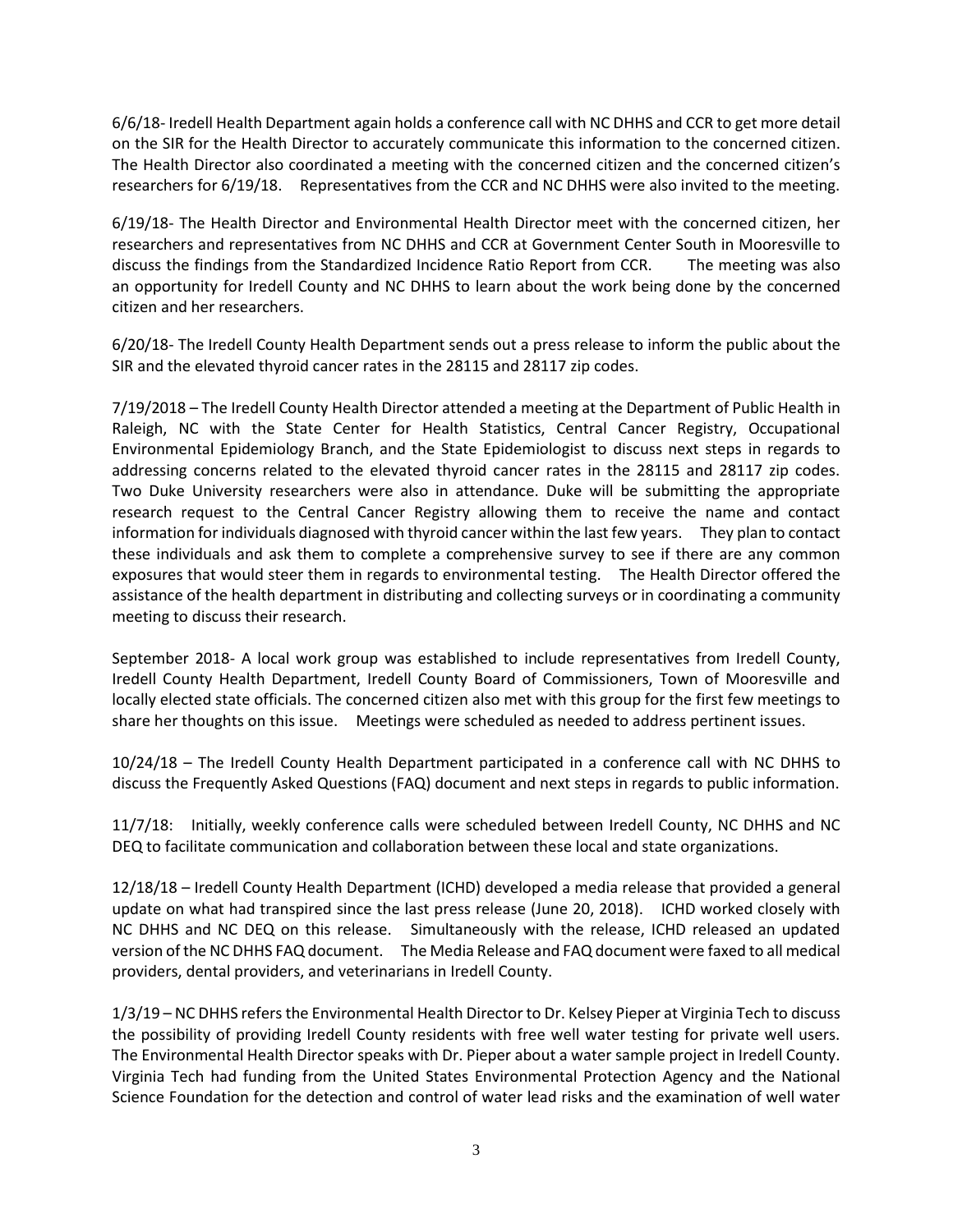quality and recovery after Hurricanes Florence and Michael. Virginia Tech agreed to partner with Iredell County Health Department and Dr. Andrew George from the Institute for the Environment at the University of North Carolina at Chapel Hill to implement this water quality study in Iredell County that would consist of testing inorganic parameters such as arsenic, chromium, and lead in well water. As part of the project, well owners would also be educated about their individual water quality results and would be invited to a Community Forum to learn about the overall Iredell County results. Well kits were going to be distributed at the Mooresville and Statesville Environmental Health offices in mid -February with the water samples being collected later on in the month.

1/25/19 – NC DHHS released a report entitled **Thyroid Cancer in Iredell County 1995-2016.** The report concluded that "*The Central Cancer Registry does not collect detailed information about potential environmental exposures; therefore, no conclusion can be drawn from this report about the association between any environmental contaminant and thyroid cancer. Many factors can contribute to local and regional differences in the rates of thyroid cancer diagnosis to include changes in the population and changes in medical care or screening. No community level exposures to radiation were identified in the report although there are several chemicals that have possible association with thyroid cancer. Only a comprehensive research study could determine whether exposure to these or other factors might be associated with rates of thyroid cancer diagnosis*. *Next steps outlined in the report included: 1) Monitor geographic variations in occurrence and also examine occurrence in other areas of NC with high incidence rates above the state level. 2) Work with hospitals and clinicians to confirm that all cases are being reported to the NC Central Cancer Registry. 3) Provide data to researchers and others working to investigate potential causes for thyroid cancer in Iredell County and elsewhere throughout the state.* The report was placed on the Iredell County Health Department website.

2/12/19– NC DHHS and NC DEQ did a presentation for locally elected state officials from the 11 counties (Brunswick, Cabarrus, Carteret, Catawba, Durham, New Hanover, Onslow, Pender, Randolph, Rowan, and Watauga) that have thyroid cancer rates above the state average at the request of Representative Fraley and Senator Sawyer. Their presentation included information on the role of the Central Cancer Registry, what is known about thyroid cancer, State and National incidence rates, what has been found and what has been done in Iredell County, water monitoring results, air emission monitoring results, waste management program monitoring, and next steps which included convening a panel of state and national experts in thyroid cancer.

2/13/19 – A Press Release developed by Virginia Tech was sent to local media outlets from ICHD about the Virginia Tech water sampling project. The document informed citizens about how to participate in the project and have their well water tested free for health based quality parameters (antimony, arsenic, barium, boron, chromium, hexavalent chromium, cobalt, fluoride, selenium, thallium, uranium, vanadium, cadmium, copper, lead & nickel), nuisance-based water quality standards (aluminum, chloride, iron, manganese, sulfate, total dissolved solids and zinc), and unregulated water quality parameters (calcium, hardness, magnesium, molybdenum, potassium, sodium and strontium).

2/15/19 – The Iredell County Board of Commissioners adopted a resolution at their Winter Retreat related to the coal ash at the Marshall Steam Plant. This resolution requested Governor Cooper and the General Assembly to act to require Duke Energy to excavate the coal ash from the unlined basin at the Marshall Steam Plant for off-site removal by rail car to a lined hazardous waste landfill away from the Catawba River and Lake Norman.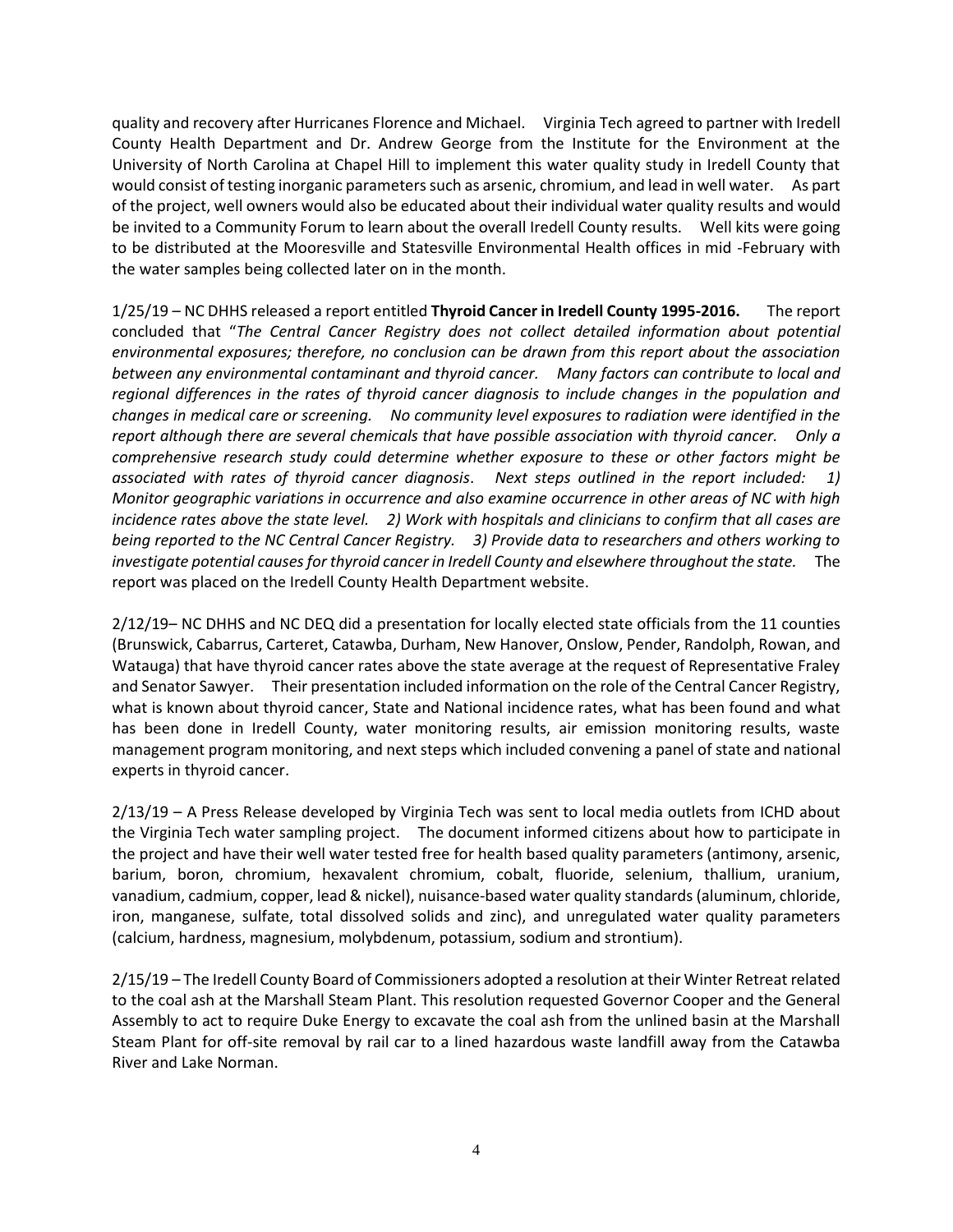2/20/19 – Both Environmental Heath locations begin distributing water sampling kits with instructions on how to collect the water samples. 931 kits were distributed.

 $2/27/19$  –  $2/28/19$  – A partnership team was organized by the health department consisting of Environmental Health Staff, the Emergency Preparedness Coordinator, Iredell County Sheriff's Office, Iredell County Emergency Management, UNC, Virginia Tech, NC Department of Transportation and Rocky Mount United Methodist Church to implement the Virginia Tech water sample collection initiative. Virginia Tech collected water samples from 5:30AM – 10:00AM at Rocky Mount United Methodist Church in Mooresville with the assistance of environmental health and other community partners. 786 well water sample kits were returned for analysis (out of 931) for a return rate of 84%. This water sample return rate was the highest return rate Virginia Tech had ever experience. It exceeded the return rate of the Flint Michigan water crisis in 2014. Results were mailed to owners of the private drinking wells within 3-4 weeks of collection. These free water sample tests would have cost our residents over \$350,000 if they had paid for testing out of pocket.

3/13/19- Senator Vickie Sawyer, NC District 34 (Yadkin, Iredell) is a Primary Sponsor of Senate Bill 297 **(Cancer Research Advisory Panel Bill)** that directs the NC Policy Collaboratory at UNC-CH to assemble a research advisory panel to study and develop recommendations on strategies for implementation of a research program to determine whether any clusters or cancer incidents exist in the state.

3/21/19 – The Health Department helped coordinate a **Thyroid Cancer Informational Meeting** for Iredell County medical providers that was held at 6:00PM at the Mooresville Town Hall. Local and state elected officials, NC DHHS, NC DEQ, Duke University, and UNC-CH representatives presented data and information on this topic and answered questions. There were 75 individuals in attendance.

4/2/19 – NC DEQ announced through a press release that all coal ash in Duke Energy's remaining unlined sites in the state would have to be excavated and moved to lined landfills. Duke Energy will have until August  $1<sup>st</sup>$ , 2019 to submit a final excavation plan that must include where the coal ash will go and how long the entire process will take. Final closures must be completed by December  $31<sup>st</sup>$ , 2029. Duke estimates the excavation expense to be between \$10 and \$11 billion.

4/18/19 – Virginia Tech and UNC-CH hosted a **Community Meeting** at Mooresville High School for the 786 households that participated in the water quality study. Information was shared with the attendees related to what was found in the water samples, what it means, and how it could be treated. Local and state elected officials, NC DHHS and NC DEQ participated in this meeting. Virginia Tech also distributed a press release to local media outlets regarding the overall results of the testing. Iredell County Health Department combined the Inorganic and Coal Ash Panel water sample tests reducing our fees from \$500 to \$250 to help defray the expense for residents paying for this expense privately.

5/9/19 – A **Community Meeting on Thyroid Cancer and Coal Ash Facilities** was hosted by the Iredell County Health Department at South Iredell High School to share information with residents on these two topics. Residents were also given an opportunity to ask questions about these important public health concerns. Over 150 citizens attended the meeting to hear from local and state elected officials, learn about the NC DHHS report on thyroid cancer in Iredell County, NC DEQ work related to the monitoring of coal ash facilities, the research being conducted by Duke University and the NC Thyroid Cancer Advisory Panel. The Thyroid Cancer Advisory Panel solicited citizen comments online from May 9<sup>th</sup> until May 31<sup>st</sup> regarding thyroid cancer research. The health department posted a link on their website for citizens to provide feedback to the Thyroid Cancer Advisory Panel.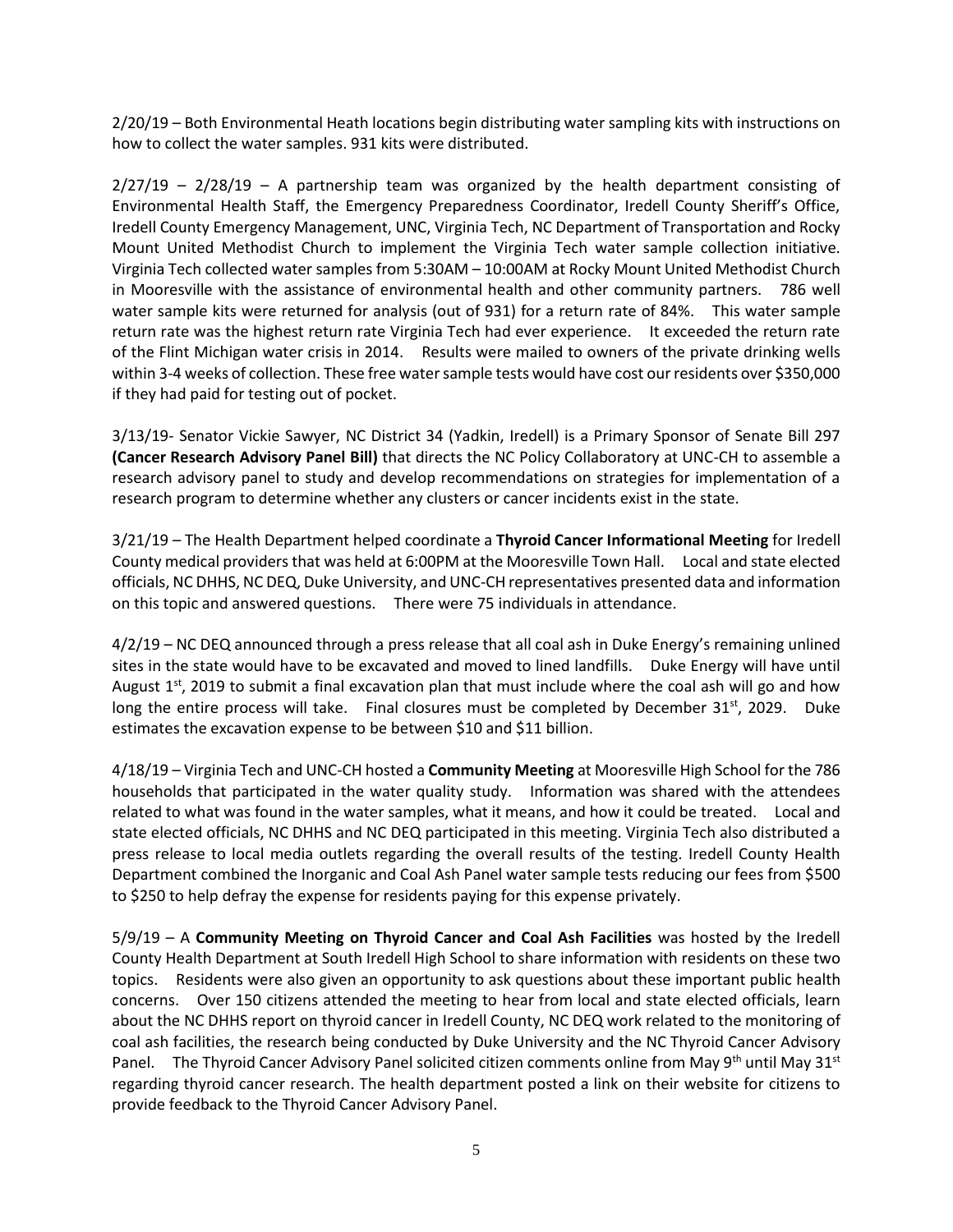5/13/19 – The Health Director and Environmental Health Director attended the morning part of the **Thyroid Cancer Advisory Panel Meeting on Research** that was held at the UNC Lineberger Comprehensive Cancer Center in Chapel Hill. The panel included representatives from UNC-CH, Duke University, the National Cancer Institute and the Geisel School of Medicine at Dartmouth. The purpose of the meeting was to assemble an expert panel of epidemiologists, clinicians and environmental scientists to review past research in NC and elsewhere and consider approaches to investigating the epidemiology of thyroid cancer, including patterns and causes in NC. The panel also plans to develop a set of recommendations for research that could provide new evidence to explain the elevated rates of thyroid cancer in North Carolina. The panel is sponsored by the NC Policy Collaboratory, the UNC Center for Environmental Health and Susceptibility & the UNC Lineberger Comprehensive Cancer Center.

7/2/19- A thyroid cancer link was established on the Iredell County Health Department website. A press release was sent to all local media outlets informing the public that all thyroid cancer information would be posted to this link including information a Frequently Asked Question document and a timeline for health department involvement.

7/8/19 – The NC Thyroid Cancer Advisory Panel published their **Report on Recommendations for Research** that identified research needs related to thyroid cancer incidence in North Carolina. Their recommendations for research included potential additional environmental, clinical, biologic, and epidemiology monitoring that needed to be done in North Carolina provide evidence that might help explain the elevated rates of thyroid cancer in several NC counties and to identify prospective resources needed to provide a basis for future investigations. The document included three key recommendations:

- *Leveraging New Data Resources*
	- *1. Develop NC thyroid cancer patient study*
	- *2. Analyze health care claims data to better understand clinical practice and detection patterns*
	- *3. Analyze health care claims data for benign thyroid disease patterns*
	- *4. Leverage existing data from epidemiologic cohort studies to inform the NC situation*
- *Expanding Ongoing Analyses*
	- *1. Investigate potential associations between exposure to coal ash, coal burning emissions and papillary thyroid cancer*
	- *2. Conduct geospatial analysis of thyroid cancer in states neighboring NC*
	- *3. Conduct comparative analysis of other cancers in Iredell County and other NC counties with elevated rates of thyroid cancer*
- *Methods, Infrastructure Enhancement and Collaborations*
	- *1. Host a workshop to consult with local and national experts on rate and geospatial analysis methods*
	- *2. Enhance NC Central Cancer Registry's case ascertainment and staging of thyroid cancer*
	- *3. Increase collaboration with epidemiologists in other states who have investigated elevated cancer rates*

This report was placed on the Iredell County Health Department webpage.

7/19/19- Senate Bill 297 (Cancer Research Advisory Panel Bill) becomes **State Law 2019-145.**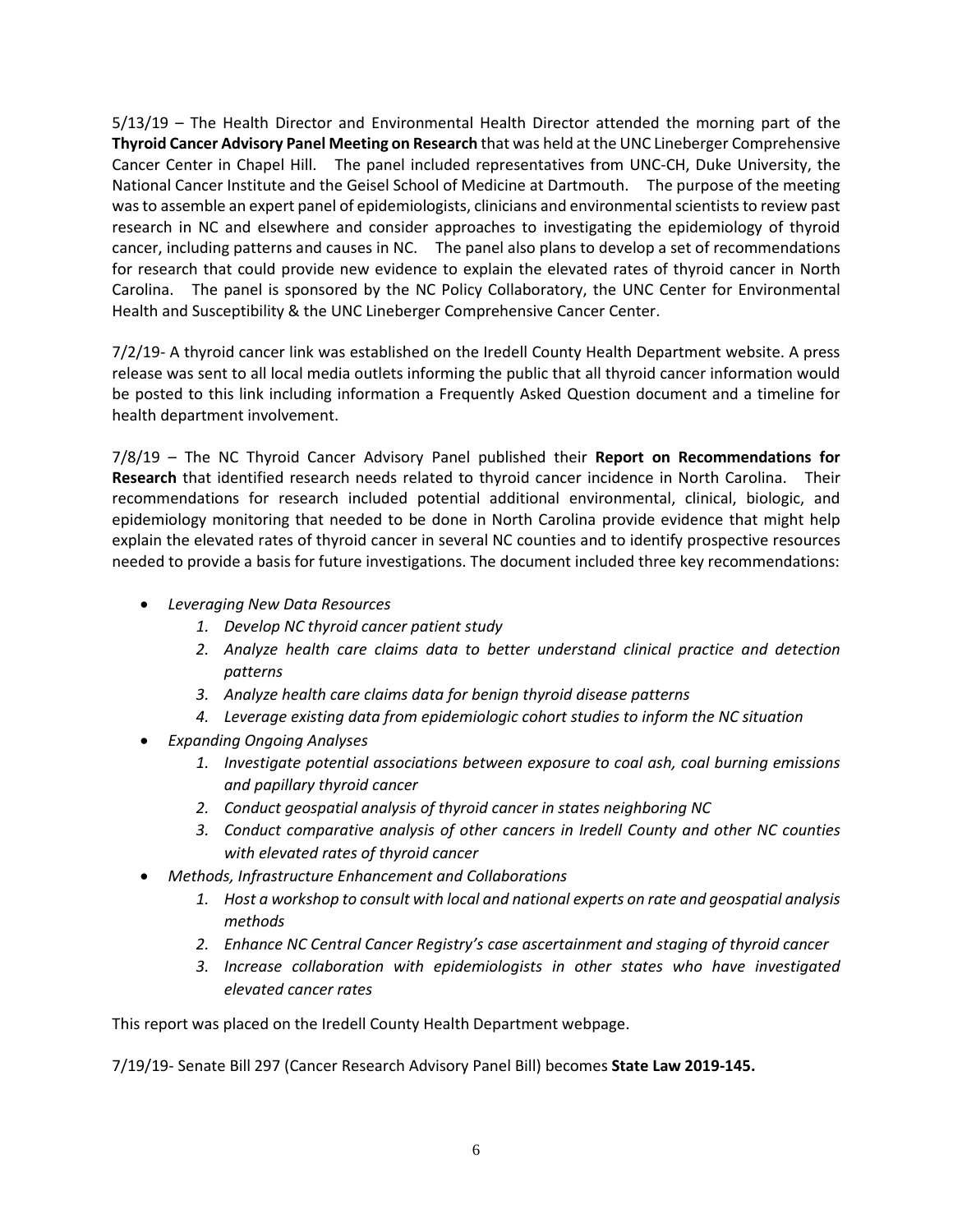8/1/19- NC DHHS releases a document in response to the NC Thyroid Cancer Panel Report and recommendations. The document outlines what activities could be conducted or facilitated by DHHS with existing resources, which could be conducted if additional resources were available; and which would be better suited to an academic center or other research entity with support from NC DHHS.

8/12/19 – The Health Director, Deputy County Manager, and Environmental Health Director attended a meeting in Chapel Hill, along with local and state-level elected officials, NC DHHS, NC DEQ, UNC Chapel Hill and Duke University to review the Thyroid Cancer Advisory Panel Report and develop a plan of action related to the report recommendations. There were three priority initiatives discussed:

- *Cancer Research Advisory Panel:* Senate Bill 297 sponsored by Sen. Sawyer (now State Law 2019-145) directs the development of this panel. Dr. Olshan, UNC Lineberger Comprehensive Cancer Center and Dr. Jeff Warren, NC Policy Collaboratory will be coordinating the development of this panel that will develop recommendations on strategies for implementation of a research program to determine whether any clusters or cancer incidents exist in the state.
- *Iredell County Exposure Assessment Workgroup*: Representative Fraley requested the development of an Iredell County Exposure Assessment Workgroup to develop a study design that would use a systematic approach with a control group. Exposure levels would need to be measurable. Existing data could also be used as part of the study. The goal would be to do further environmental assessments in Iredell County in an attempt to identify any direct environmental links to cancer. Requested funding would be based on the study design. Dr. Olshan would be convening this group.
- Data review to include the review of health care claims and cancer registry data that could be mapped to a geographic area. This may be a Collaboratory Activity in partnership with the Central Cancer Registry and UNC.
- Local Soil Testing: There was mention of the need to do some soil testing at several Iredell County Schools in the southern part of the County. Dr. Warren mentioned that he had resources that could fund this project. He will be in touch with Iredell County officials to discuss this further.

10/9/19- Thyroid Cancer State & Local Workgroup Call was held with participants from Iredell County, NC DEQ, NC DHHS and UNC. Updates on current initiatives included:

- *Cancer Research Advisory Panel*: This panel has been identified and includes 25 individuals representing Gillings School of Global Public Health-UNC, UNC School of Medicine, Occupational & Environmental Epidemiology-NC DHHS, NC Central Cancer Registry-NC DHHS, Brody School of Medicine-ECU, Wake Forest School of Medicine, Nicholas School of the Environment-Duke University, Duke University School of Medicine, North Carolina State University, the National Institutes of Health (NIH) and the Centers for Disease Control (CDC) and Prevention. This group will have their first meeting in early December.
- *Iredell County Exposure Assessment Workgroup*: Dr. Olshan is coordinating this group that is comprised of individuals from UNC, Duke University and NC DHHS. They have a scheduled call today and hope to have a study design developed within the next few months.
- Iredell County Soil Testing: The UNC-Collaboratory will fund and coordinate this project that will be led by Dr. Xiaoming Liu, UNC-CH Geological Sciences. A senior will utilize this project for their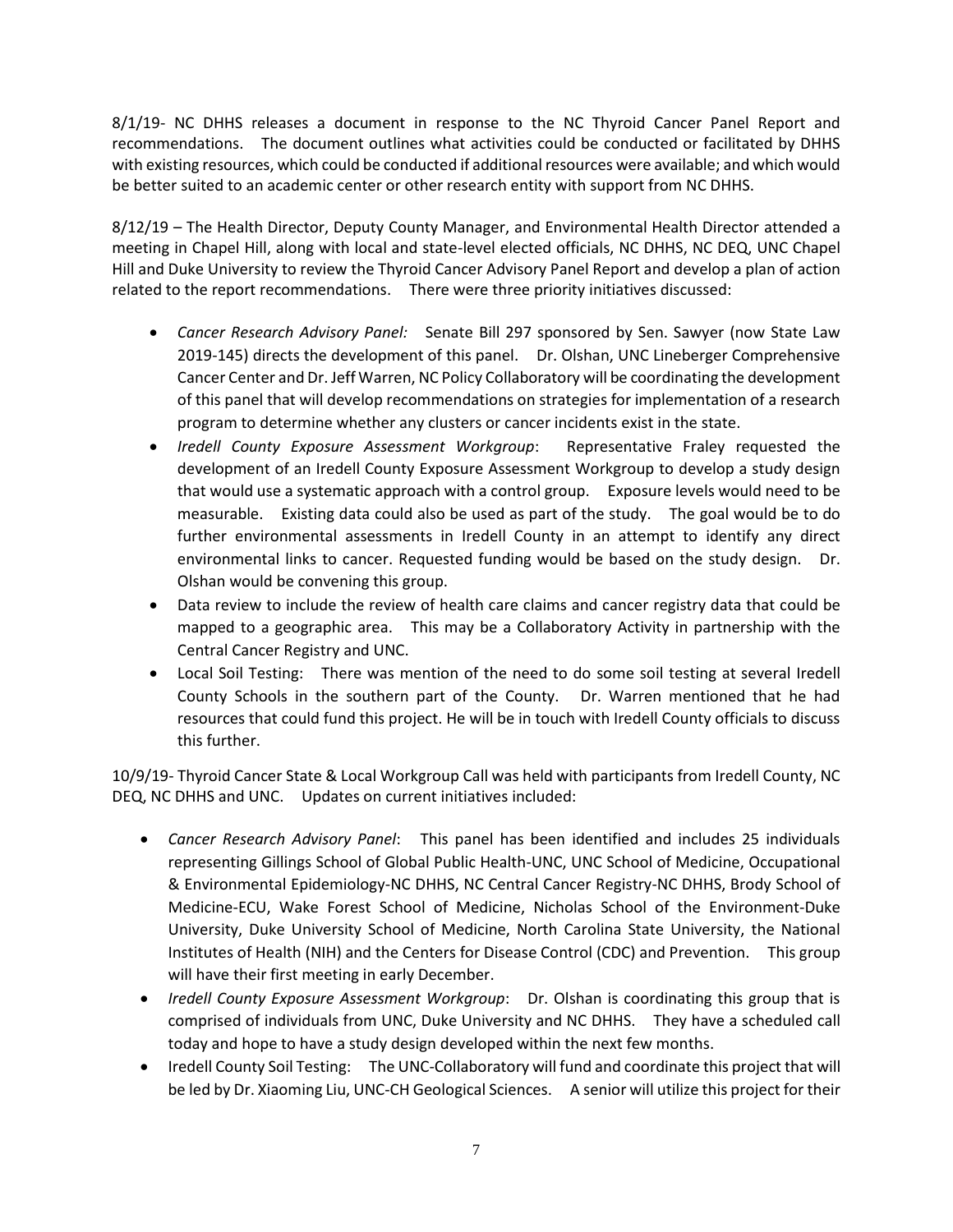senior thesis. They will be testing the soil for coal ash residuals at 5 schools that were built, added to or renovated between 1995-2001. These years have been identified by NC DEQ as when a high volume of coal ash was used as a soil filler for construction projects. Dr. Liu will also be collaborating with Duke University researchers on this project.

12/11/19- The Cancer Research Advisory Panel met in Chapel Hill at the UNC Gillings School of Public Health to begin their work. Their next meeting will be in January of 2020.

12/12/19- Dr. Zack Moore, State Epidemiologist-NC DHHS, Dr. Andrew Olshan, Cancer Epidemiologist-UNC Lineberger Cancer Center, Rep. Jeffrey McNeely-NC House- District 84, Rep. John Fraley-NC House-District 95 and Sen. Vickie Sawyer-NC Senate- District 34 (by telephone) presented information related to Thyroid Cancer to the Iredell County Board of Health. The Board of Health has been periodically updated on health department activities related to this serious public health concern over the last two years. Dr. Moore's presentation focused on a historical overview of thyroid cancer in Iredell County, North Carolina and the United States, the provider reporting requirements and data collection and dissemination procedures of the NC Central Cancer Registry and the **NC DHHS Report on Thyroid Cancer in Iredell County, 1995-2016.** Dr. Olshan focused on the **NC Thyroid Cancer Panel Report,** Senate Bill 297 that was sponsored by Senator Sawyer that required the development of the **NC Research Advisory Panel** and the **Iredell County Environmental Working Group.** Rep. Fraley and Sen. Sawyer also mentioned the upcoming NC Policy Collaboratory soil testing project that will be conducted at 5 Iredell County Schools in collaboration with research labs at UNC-CH and Duke University. Rep. Fraley, Sen. Sawyer and Rep. McNeely all mentioned the need to take a scientific approach to this investigation that will take time. Collaboration will continue between Iredell County, the Town of Mooresville, local and state elected officials, NC DHHS, NC DEQ, national organizations (CDC & NIH) and academic and research partners. Rep. Fraley, Sen. Sawyer and Rep. McNeely are all committed to seeking the appropriate funding from the General Assembly when a research study design has been developed. All present at the meeting acknowledged the rightful concerns of the community and discussed the need for communication to the public regarding the work that is being done to address this public health concern. Communication will be discussed at next week's local Thyroid Cancer Workgroup meeting.

12/16/19 & 12/17/19- Dr. Liu from UNC-CH and her team will be in Iredell County to collect soil samples from 5 Iredell County Schools. Several borings will be done at each school. Soil samples will be collected at various depths at each boring. A sample will be collected at a local park to be utilized as a control. Duke University is collaborating on the study and will be running their own tests on the soil samples in addition to the tests being run by the UNC-CH lab. Once the results of the study are received, the researchers will determine whether or not additional soil testing should be done related to coal ash residuals.

2/14/20- A press release about the upcoming March 19, 2020 -**Thyroid Cancer & Structural Coal Ash Facilities Community Meeting** was sent to all local media outlets. The release was also shared with Iredell-Statesville Schools and Mooresville Graded Schools. Meeting information was also blast faxed to the medical community. The planning committee is seeking input to identify questions that could be addressed by the content experts during the meeting. Community comments will be accepted and shared with the presenters by visiting [https://www.co.iredell.nc.us/1255/Thyroid-Cancer-Information.](https://www.co.iredell.nc.us/1255/Thyroid-Cancer-Information) Attendees are encouraged to preregister for the event by visiting the following website: [https://thyroidcancercommunitymeeting2020.eventbrite.com.](https://thyroidcancercommunitymeeting2020.eventbrite.com/) The NC Dept. of Environmental Quality, the NC Dept. of Health & Human Services, and researchers from Duke University and UNC-Chapel Hill will be speaking at the meeting that will be held at South Iredell High School Performing Arts Center at 6:30pm.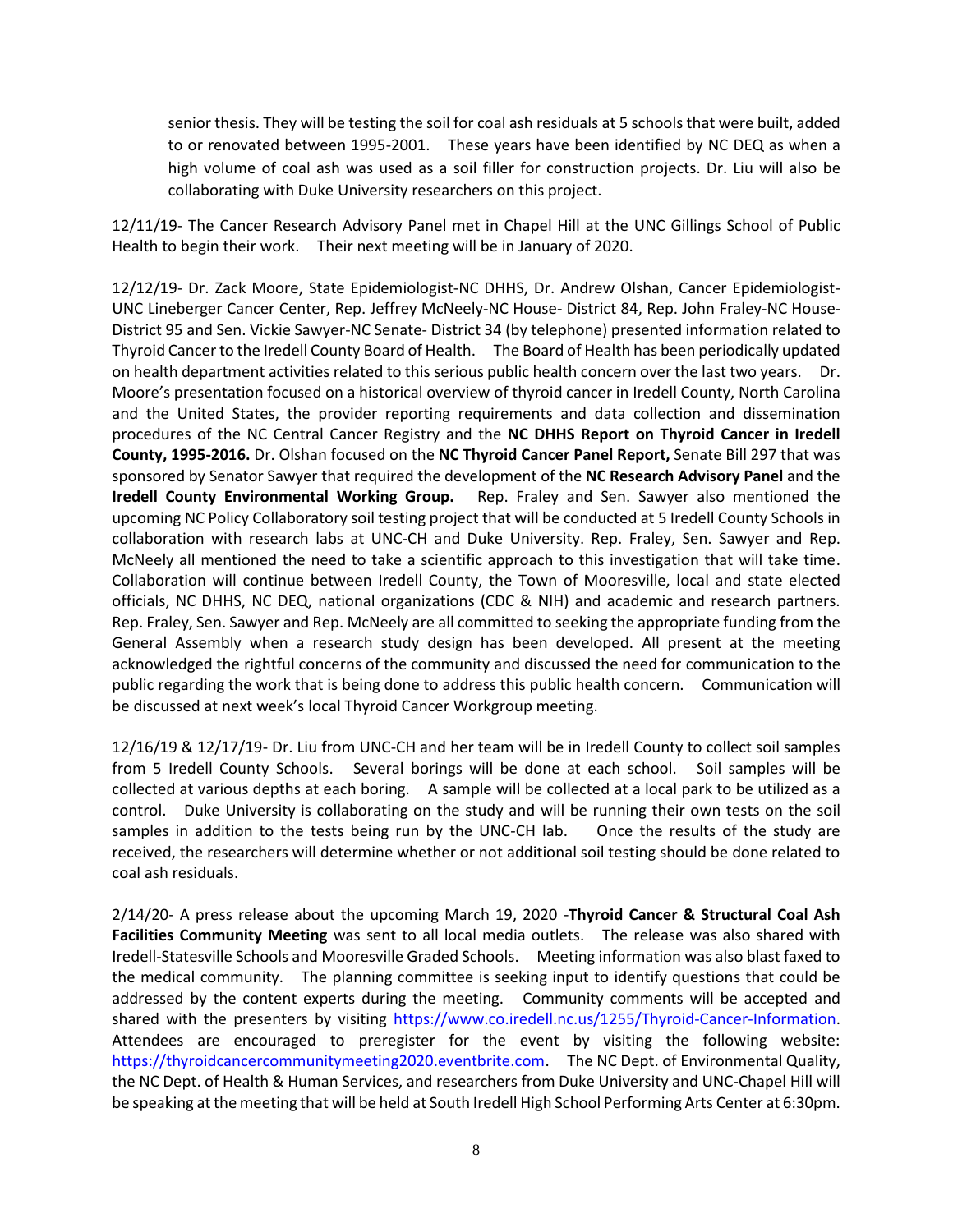3/11/20- A press release regarding the upcoming March 19, 2020, Thyroid Cancer & Structural Coal Ash Facilities Community Meeting being postponed due to mass gathering restrictions provided by the State was sent out to local media outlets. All individuals that signed up for the event on our Eventbrite site were personally notified via email about the event taking place at a later date. Citizens were told that the questions they were asked to submit prior to the event will be answered by our experts and that our participants will be notified when the answers are posted on our website.

3/18/2020: All laboratory activities at Duke University and UNC-CH have been suspended at this time because of the virtual learning environment adopted by both universities as a mitigation strategy to prevent the spread of COVID-19. There will most likely be a several month delay in the reporting of results from the soil samples collected at 5 Iredell County schools that were being analyzed for coal ash residuals by Duke University and UNC-CH.

4/28/20-The North Carolina Cancer Research Advisory Panel published the document, *"North Carolina Cancer Research Advisory Panel Recommendations*" based on the requirements outlined in State Law 2019-145 that was sponsored by Senator Vickie Sawyer. The Panel was tasked with the development of recommendations on strategies for implementation of a research program to determine whether any clusters or cancer incidents exist in the state. Panel membership included Gillings School of Public Health-UNC, UNC School of Medicine, Occupational & Environmental Epidemiology-NC DHHS, NC Central Cancer Registry-NC DHHS, Brody School of Medicine-ECU, Wake Forest School of Medicine, Nicholas School of the Environment-Duke University, Duke University School of Medicine, North Carolina State University, the National Institutes of Health (NIH), the Centers for Disease Control (CDC) and Prevention and the Iredell County Health Department. This document will be submitted to the North Carolina General Assembly for review and consideration through our local state elected officials who include Senator Vickie Sawyer, Representative John Fraley and Representative Jeff McNeely. Recommendations include:

- *Improve communication process by identifying a single point-of-contact for local health departments (LHDs), community residents and other stakeholders*
- *Invest in more robust infrastructure to strengthen coordination and implementation of cancer cluster investigations across North Carolina*
	- o *Strengthen the NC DHHS team that coordinates statewide cancer cluster inquiries and investigations and enhance the NC Statewide Cancer Cluster Protocol*
	- o *Improve communication capabilities within NC DHHS to better support LHDs in communicating with residents*
	- o *Enhance cancer rate information available for citizens*
- *Enhance cancer data and analytical capabilities*
	- o *Improve completeness of cancer case reporting across state*
	- o *Enhanced surveillance and analysis of cancer patterns in North Carolina*

A copy of the entire report can be viewed at the following link:

https://nc-iredellcounty.civicplus.com/DocumentCenter/View/14840/Panel-Recommendations rev 05 07 20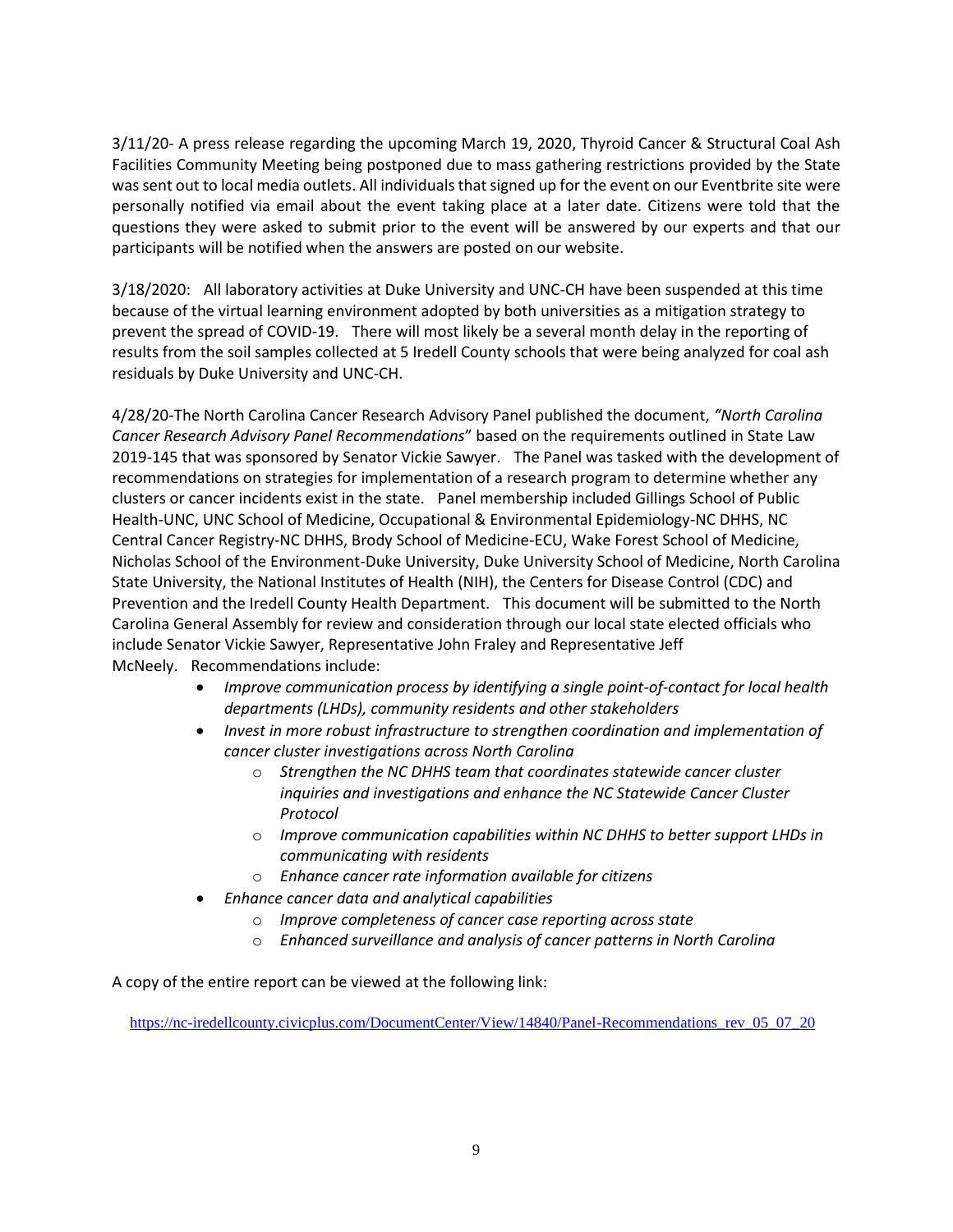5/14/20: Senator Vickie Sawyer (Iredell) is a Primary Sponsor of Senate Bill 746-An Act implementing the Recommendations of the Advisory Panel on Cancer Research and Appropriating Funds for this purpose. Click on link for bill details[: https://www.ncleg.gov/BillLookUp/2019/H1138](https://www.ncleg.gov/BillLookUp/2019/H1138) Representative John Fraley (Iredell) and Representative Jeffrey McNeely (Iredell) filed House Bill 1138 a companion bill. Click on the link for details of the bill: <https://www.ncleg.gov/BillLookUp/2019/S746>

10/16/20: The Iredell County Health Department in collaboration with Dr. Xiaoming Liu (University of NC at Chapel Hill), Dr. Stapleton and Avner Vengosh (Duke University) performed soil samples at several local schools in the 28115 and 28117 zip codes in Mooresville. The samples were collected in effort to test for concentrations of toxic metals and radionuclides that are associated with coal ash. Mooresville Middle, Lake Norman Elementary, Lake Norman High, Lakeshore Middle, and Shepherd Elementary were selected for testing because they were all built or renovated during the window of time where coal ash was used as structural fill. Stumpy Creek Park was also tested and used as a control for background comparison data. The samples were then sent to soil labs at both UNC and Duke University. The results of the study found that no anomalies or exceeding concentrations of toxic metals detected in the trace metal and radionuclide data generated from these soil samples. Based on the report provided by the NC Policy Collaboratory, the data used to identify these sites indicate no additional school sites need to be sampled. Further, the levels and distributions of radionuclides found in the soil cores were consistent with the levels and distributions expected in natural soils associated with the granitic bedrock found throughout Iredell County. Finally, the trace elements and radionuclide data were examined to evaluate the possible presence of CCRs in the soil cores, and the results clearly rule out this possibility.

10/28/20: The Iredell County Health Department released a press release detailing the results of the soil testing report that was released on October 16<sup>th</sup>, 2020.

7/28/2021: Senator Sawyer had recently requested updated thyroid cancer rates from the NC Central Cancer Registry (CCR). The results were e-mailed to Senator Sawyer, the Health Director, Environmental Health Director, Asst. County Manager, Dr. Andy Olshan at UNC-CH, Brandy Costner from NC DEQ and other NCDHHS personnel. Per the Central Cancer Registry, "The attached tables show rates of new papillary thyroid cancer (PTC) diagnoses between 1995 and 2019 based on data found in the NC Central Cancer Registry. The rates are combined into 5-year periods for comparison due to small numbers in individual years. Staff noted that the rates of PTC have gone up statewide (and [nationally\)](https://urldefense.com/v3/__https:/gcc02.safelinks.protection.outlook.com/?url=https*3A*2F*2Furldefense.com*2Fv3*2F__https*3A*2Fgis.cdc.gov*2FCancer*2FUSCS*2F**A2FAtAGlance*2F__*3BIw!!EhkxsyMbvmag3wIL!e_KhpWgEyLEJLAmUVnlYub2XdYEIj7cPKft25O2kSHXaMoCmQo6CcSVeWflB5QenF0sKP7Gt*24&data=04*7C01*7CVickie.Sawyer*40ncleg.gov*7Cc1b9842be8f64588ff2508d9535d206f*7Ccdb33c844db840fbb92401791d2b9e5b*7C0*7C0*7C637632481876919070*7CUnknown*7CTWFpbGZsb3d8eyJWIjoiMC4wLjAwMDAiLCJQIjoiV2luMzIiLCJBTiI6Ik1haWwiLCJXVCI6Mn0*3D*7C1000&sdata=RzwZ7yi5t1XGKkAaFCxwgGovCpfKLKxCVG15E76vOfY*3D&reserved=0__;JSUlJSUlJSUlJSolJSUlJSUlJSUlJSUlJSUlJQ!!EhkxsyMbvmag3wIL!Yk5hrx8M2xJVKfBLghKx6qYYz9Gk-TGzSdQ-uamUqfcIq10gomX7zXuAZ5L5Sysi5avOiQHX$) during this timeframe. In three 5-year periods (2005-2009, 2010-2014, and 2015-2019), the papillary thyroid cancer rates are statistically higher (with non-overlapping confidence limits) than the overall NC PTC rates in Southeastern Iredell County, Southwestern Iredell County, and Iredell County overall. In 2010-2014, the PTC rates for Southeastern Iredell County are statistically significantly higher than the overall Iredell County rates with non-overlapping confidence limits; however, this difference is no longer evident in 2015-2019.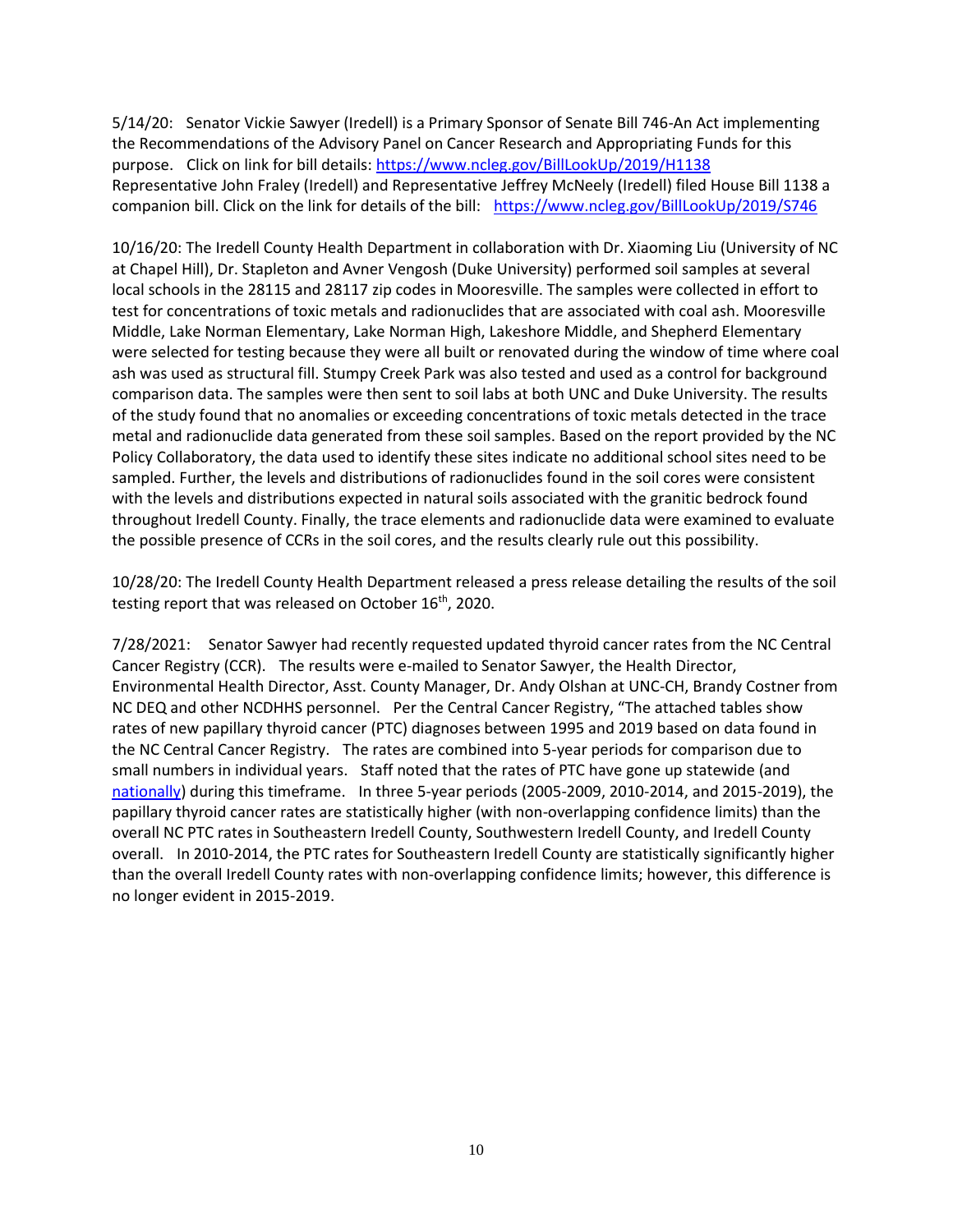## Papillary Thyroid Cancer Incidence Rates by Region within Iredell, per 100,000 Population

Age adjusted to the US 2000 Census Population Produced by the NC Central Cancer Registry, 03/02/2020 2014-2018 Rates Updated 04/23/2021; 2015-2019 Rates, Updated 07/26/2021

| 1995-1999              |       |                                              |         |          |          |  |
|------------------------|-------|----------------------------------------------|---------|----------|----------|--|
| Area                   | Cases | Population<br><b>Estimate</b><br>$(5$ years) | Rate    | Lower CI | Upper_CI |  |
| Northern Iredell       | ۰     | 175,000                                      | $\star$ | ٠        | $\star$  |  |
| <b>Central Iredell</b> | 6     | 190,155                                      | 3.3     | 1.2      | 7.0      |  |
| Southeastern Iredell   | 9     | 124,190                                      | 7.5     | 3.4      | 14.3     |  |
| Southwestern Iredell   | 5     | 123,955                                      | 4.1     | 1.3      | 10.0     |  |
| <b>Iredell County</b>  | 21    | 613,300                                      | 3.5     | 2.1      | 5.3      |  |
| <b>North Carolina</b>  | 1.353 | 40.393.205                                   | 3.3     | 3.1      | 3.5      |  |

1995-1999 Rates are calculated using the 2000 census population estimates for the specific block groups that encompass the study areas

| 2005-2009              |       |                                                      |      |          |          |  |
|------------------------|-------|------------------------------------------------------|------|----------|----------|--|
| Area                   | Cases | Population<br><b>Estimate</b><br>$(5 \text{ years})$ | Rate | Lower CI | Upper CI |  |
| Northern Iredell       | 23    | 197,880                                              | 11.0 | 6.9      | 16.7     |  |
| <b>Central Iredell</b> | 23    | 200,290                                              | 10.6 | 6.6      | 16.1     |  |
| Southeastern Iredell   | 30    | 202,965                                              | 14.3 | 9.7      | 20.5     |  |
| Southwestern Iredell   | 36    | 196,050                                              | 18.7 | 12.8     | 26.4     |  |
| <b>Iredell County</b>  | 112   | 797,185                                              | 13.6 | 11.2     | 16.4     |  |
| <b>North Carolina</b>  | 4.622 | 47.677.415                                           | 9.4  | 9.1      | 9.7      |  |

2005-2009 Rates are calculated using the 2010 census population estimates for the specific block groups that encompass the study areas

| 2015-2019              |       |                                              |      |                 |          |  |  |
|------------------------|-------|----------------------------------------------|------|-----------------|----------|--|--|
| Area                   | Cases | Population<br><b>Estimate</b><br>$(5$ years) | Rate | Lower CI        | Upper CI |  |  |
| Northern Iredell       | 34    | 197,880                                      | 16.5 | 11.3            | 23.2     |  |  |
| <b>Central Iredell</b> | 23    | 200.290                                      | 11.2 | 7.0             | 16.9     |  |  |
| Southeastern Iredell   | 44    | 202.965                                      | 21.9 | 15.9            | 29.5     |  |  |
| Southwestern Iredell   | 55    | 196.050                                      | 27.8 | 20.6            | 36.7     |  |  |
| <b>Iredell County</b>  | 156   | 797,185                                      | 18.9 | 16.0            | 22.2     |  |  |
| <b>North Carolina</b>  | 5.383 | 47.677.415                                   | 10.9 | 10 <sub>6</sub> | 112      |  |  |

2015-2019 Rates are calculated using the 2010 census population estimates for the specific block groups that encompass the study areas

Cancer rates calculated using the 2010 Census population should be interpreted with caution. The number of new cases in the numerator may reflect the large population growth in the past decade in the specific region of con which is not reflected in the denominator.

Numbers are subject to change as files are updated.

Counts less than five are suppressed per CCR standard procedure and for confidentiality reasons.

Rates based on counts less than 16 are unstable. Use with caution

7/30/2021: The Health Director e-mailed the Director of the NC Central Cancer Registry, Dr. Chandrika Rao, and expressed concern about the rates in the Southeastern and Southwestern parts of the County for years 2015-2019. Senator Sawyer and the Health Director formally requested via e-mail a Standardized Incidence Ratio (SIR) analysis from the NC Central Cancer Registry for the zip codes 28115 and 28117 related to the 5 year adjusted rates for 2015-2019 to determine if the incidence rates are statistically significantly greater than expected. Senator Sawyer and the Health Director expressed concern that these rates continue to be much higher than the state rates and the overall Iredell County rate. The NC Central Cancer Registry was asked to compare the data and results with what the NC Central Cancer Registry reported in the SIR that was completed in May of 2018. Dr. Rao was also asked whether or not the Northern Iredell rate during the 2015-2019 time period should be of concern.

| 2000-2004              |       |                                                     |      |          |          |  |
|------------------------|-------|-----------------------------------------------------|------|----------|----------|--|
| Area                   | Cases | <b>Population</b><br><b>Estimate</b><br>$(5$ years) | Rate | Lower CI | Upper_CI |  |
| Northern Iredell       | 10    | 175,000                                             | 5.6  | 2.7      | 10.5     |  |
| <b>Central Iredell</b> | 8     | 190,155                                             | 4.2  | 1.8      | 8.2      |  |
| Southeastern Iredell   | 9     | 124,190                                             | 7.4  | 3.4      | 14.1     |  |
| Southwestern Iredell   | 10    | 123,955                                             | 7.2  | 3.4      | 13.7     |  |
| <b>Iredell County</b>  | 37    | 613,300                                             | 5.8  | 4.1      | 8.0      |  |
| <b>North Carolina</b>  | 2.094 | 40.393.205                                          | 5.1  | 4.9      | 5.4      |  |

2000-2004 Rates are calculated using the 2000 census population estimates for the specific block groups that encompass the study areas

| 2010-2014              |       |                                                      |      |          |          |  |
|------------------------|-------|------------------------------------------------------|------|----------|----------|--|
| Area                   | Cases | Population<br><b>Estimate</b><br>$(5 \text{ years})$ | Rate | Lower CI | Upper CI |  |
| Northern Iredell       | 27    | 197,880                                              | 13.5 | 8.8      | 19.8     |  |
| <b>Central Iredell</b> | 39    | 200,290                                              | 18.5 | 13.0     | 25.4     |  |
| Southeastern Iredell   | 65    | 202.965                                              | 32.9 | 25.3     | 42.0     |  |
| Southwestern Iredell   | 49    | 196,050                                              | 21.7 | 15.8     | 29.1     |  |
| <b>Iredell County</b>  | 180   | 797.185                                              | 21.4 | 18.3     | 24.8     |  |
| <b>North Carolina</b>  | 5.749 | 47,677,415                                           | 11.6 | 11.3     | 11.9     |  |

2010-2014 Rates are calculated using the 2010 census population estimates for the specific block groups that encompass the study areas